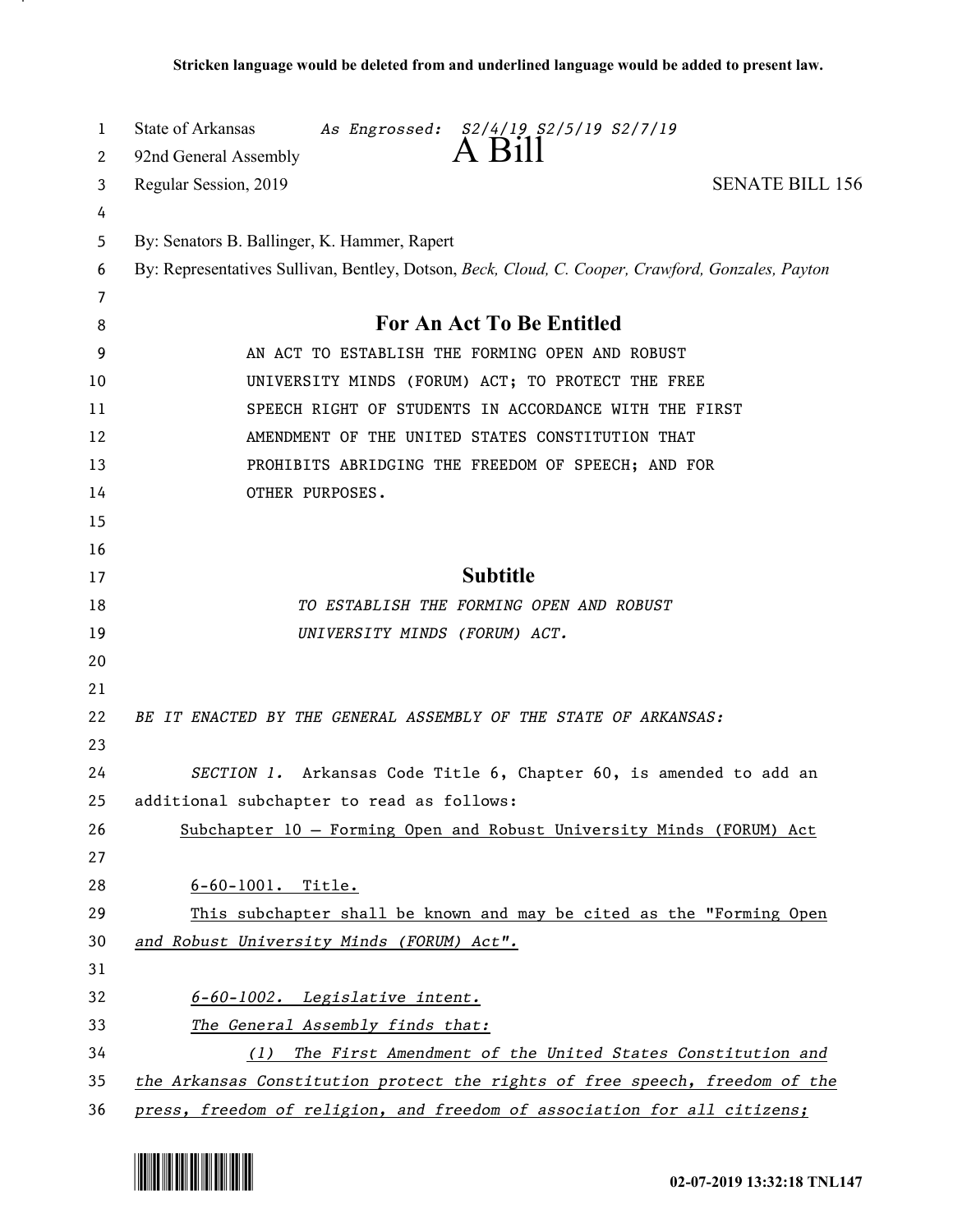| 1              | The United States Supreme Court has called public<br>(2)                      |
|----------------|-------------------------------------------------------------------------------|
| $\overline{2}$ | universities "peculiarly the marketplace of ideas," Healy v. James, 408 U.S.  |
| 3              | 169, 180 (1972), where young adults learn to exercise these constitutional    |
| 4              | rights necessary to participate in our system of government and to tolerate   |
| 5              | the exercise of those rights by others, and there is "no room for the view    |
| 6              | that First Amendment protections should apply with less force on              |
| 7              | college campuses than in the community at large," Healy, $408$ U.S. at 180;   |
| 8              | (3) The exercise of First Amendment rights on the campuses of                 |
| 9              | state-supported institutions of higher education in this state is a critical  |
| 10             | component of the education experience for students and requires that each     |
| 11             | state-supported institution of higher education in this state ensure free,    |
| 12             | robust, and uninhibited debate and deliberation by students, whether on or    |
| 13             | off campus;                                                                   |
| 14             | (4) State-supported institutions of higher education in this                  |
| 15             | state and elsewhere should provide adequate safeguards for the First          |
| 16             | Amendment rights of their students to avoid a stifling of expression on       |
| 17             | campus;                                                                       |
| 18             | The United States Supreme Court has warned that if state-<br>(5)              |
| 19             | supported institutions of higher education stifle student speech and prevent  |
| 20             | the open exchange of ideas on campus, "our civilization will stagnate and     |
| 21             | die", Sweezy vs. New Hampshire, $354$ U.S. $234$ , $250$ (1957);              |
| 22             | (6) A significant amount of taxpayer dollars is appropriated to               |
| 23             | state-supported institutions of higher education each year, and the General   |
| 24             | Assembly must ensure that all state-supported institutions of higher          |
| 25             | education receiving state funds recognize freedom of speech as a fundamental  |
| 26             | right for all; and                                                            |
| 27             | (7) State-supported institutions of higher education should                   |
| 28             | strive to ensure the fullest degree of intellectual and academic freedom and  |
| 29             | free expression, and it is not the proper role of state-supported             |
| 30             | institutions of higher education to shield individuals from speech that is    |
| 31             | protected by the First Amendment to the United States Constitution, including |
| 32             | without limitation ideas and opinions the individuals may find unwelcome,     |
| 33             | uncollegial, disagreeable, or even deeply offensive.                          |
| 34             |                                                                               |
| 35             | $6-60-1003$ . Definitions.                                                    |
| 36             | As used in this subchapter:                                                   |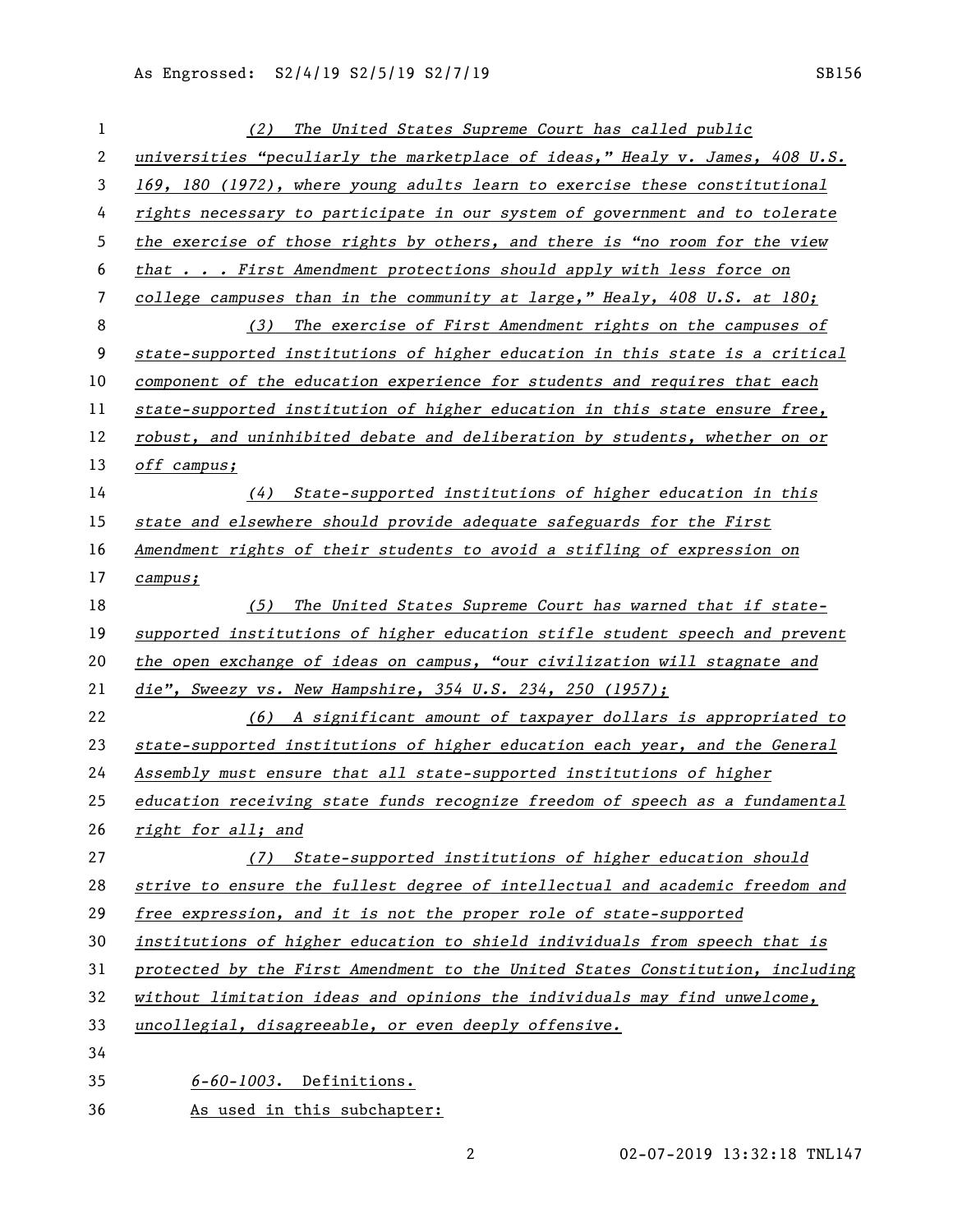| 1  | "Benefit" means the following:<br>(1)                                        |
|----|------------------------------------------------------------------------------|
| 2  | (A)<br>Recognition;                                                          |
| 3  | (B)<br>Registration;                                                         |
| 4  | The use of facilities of a state-supported institution<br>(C)                |
| 5  | of higher education for meetings or speaking purposes;                       |
| 6  | The use of channels of communication; and<br>(D)                             |
| 7  | Funding sources that are available to student<br>(E)                         |
| 8  | organizations at the state-supported institution of higher education;        |
| 9  | "Campus community" means:<br>(2)                                             |
| 10 | (A)<br>A state-supported institution of higher education's:                  |
| 11 | (i) Students;                                                                |
| 12 | Administrators;<br>(ii)                                                      |
| 13 | (iii) Faculty; and                                                           |
| 14 | (iv) Staff; and                                                              |
| 15 | Invited guests of:<br>(B)                                                    |
| 16 | The state-supported institution of higher<br>(i)                             |
| 17 | education; or                                                                |
| 18 | Any individual in subdivisions (2)(A)(i)-(iv)<br>(ii)                        |
| 19 | of this section;                                                             |
| 20 | "Counter demonstration" means lawful action or conduct that:<br>(3)          |
| 21 | Criticizes or objects to an expressive activity on<br>(A)                    |
| 22 | campus; and                                                                  |
| 23 | Does not violate the rights of others in the campus<br>(B)                   |
| 24 | community by materially disrupting previously scheduled or reserved          |
| 25 | activities in a portion or section of the campus at that scheduled time;     |
| 26 | (4) "Free-speech zone" means an area on the campus of a state-               |
| 27 | supported institution of higher education that is designated for the purpose |
| 28 | of engaging in an expressive activity;                                       |
| 29 | "Harassment" means expression that is so severe, pervasive,<br>(5)           |
| 30 | and subjectively and objectively offensive that it effectively denies access |
| 31 | to an educational opportunity or benefit provided by the state-supported     |
| 32 | institution of higher education;                                             |
| 33 | (6)(A) "Materially and substantially disrupts" means a                       |
| 34 | disruption that occurs when a person, with the purpose or knowledge of       |
| 35 | significantly hindering the expressive activity of another person or group,  |
| 36 | prevents the communication of a message of another person or group, or       |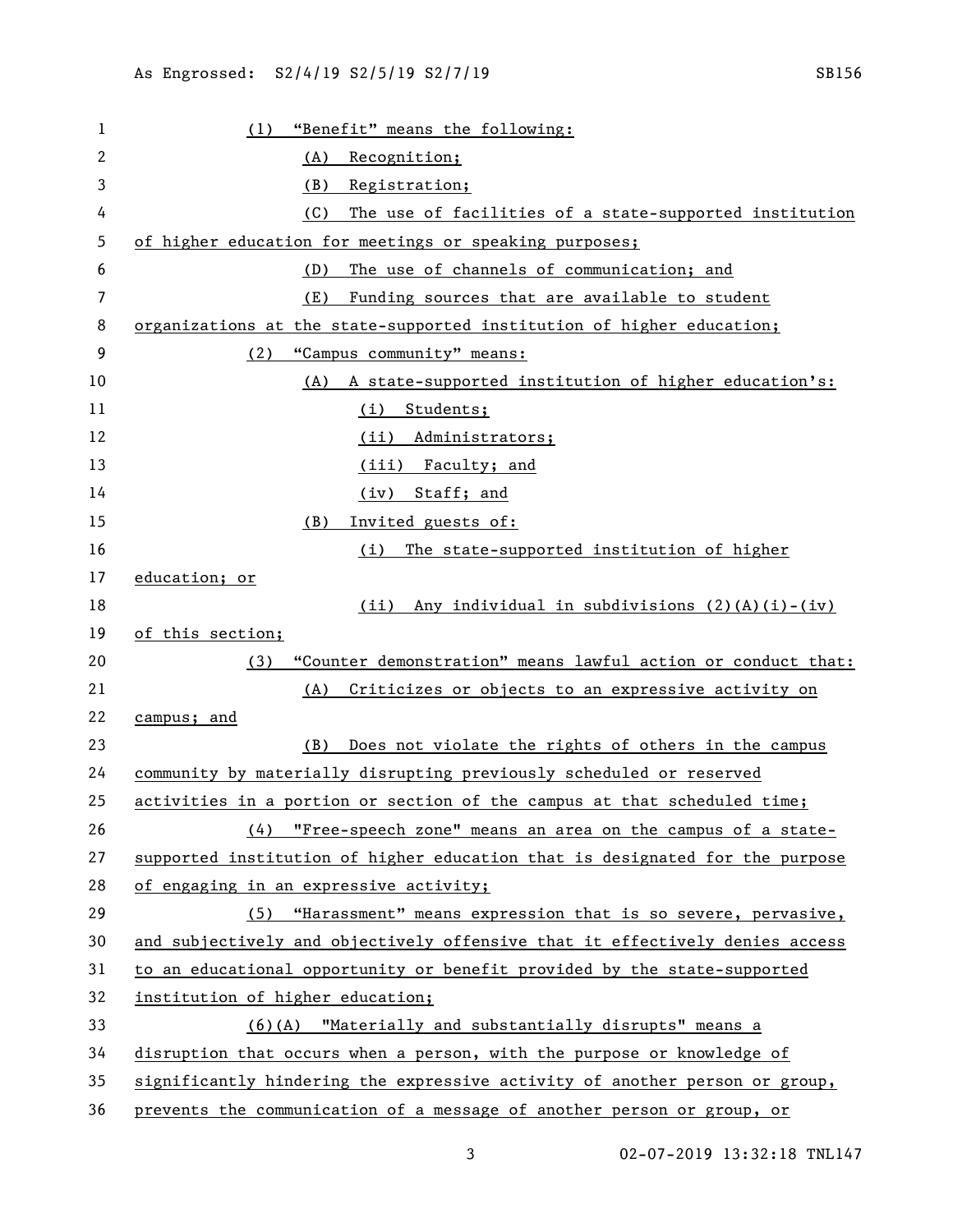| 1  | prevents the transaction of the business of a lawful meeting, gathering, or   |
|----|-------------------------------------------------------------------------------|
| 2  | procession by:                                                                |
| 3  | Engaging in fighting, violence, or other<br>(i)                               |
| 4  | unlawful behavior; or                                                         |
| 5  | Physically blocking or using threats of<br>(ii)                               |
| 6  | violence to prevent any person from attending, listening to, viewing, or      |
| 7  | otherwise participating in an expressive activity.                            |
| 8  | "Materially and substantially disrupts" does not<br>(B)                       |
| 9  | include conduct that is protected under the First Amendment to the United     |
| 10 | States Constitution or Arkansas Constitution, Article 2, §§ 4, 6, and 24,     |
| 11 | which includes without limitation:                                            |
| 12 | (i) Lawful protests in an outdoor area of campus                              |
| 13 | that is generally accessible to members of the campus community, except       |
| 14 | during times when the area has been reserved in advance for another event; or |
| 15 | (ii) Minor, brief, or fleeting nonviolent                                     |
| 16 | disruptions of events that are isolated and short in duration;                |
| 17 | $(7)$ (A) "Outdoor areas of campus" means the generally accessible            |
| 18 | <u>outside</u> areas of the campus of a state-supported institution of higher |
| 19 | education where members of the campus community are commonly allowed,         |
| 20 | including without limitation:                                                 |
| 21 | Grassy areas;<br>(i)                                                          |
| 22 | (ii) Walkways; and                                                            |
| 23 | (iii) Other similar common areas.                                             |
| 24 | "Outdoor areas of campus" does not include outdoor<br>(B)                     |
| 25 | areas where access by the majority of the campus community is restricted;     |
| 26 | "State-supported institution of higher education" means<br>(8)(A)             |
| 27 | without limitation an Arkansas state-funded:                                  |
| 28 | Community college; or<br>(i)                                                  |
| 29 | (ii)<br>University.                                                           |
| 30 | "State-supported institution of higher education" does<br>(B)                 |
| 31 | not include:                                                                  |
| 32 | (i) A public school, public or private institution                            |
| 33 | of higher education, or public or private technical school that operates      |
| 34 | within the Department of Correction, the Department of Community Correction,  |
| 35 | or the Division of Youth Services of the Department of Human Services; or     |
| 36 | An educational program that is provided or<br>(iii)                           |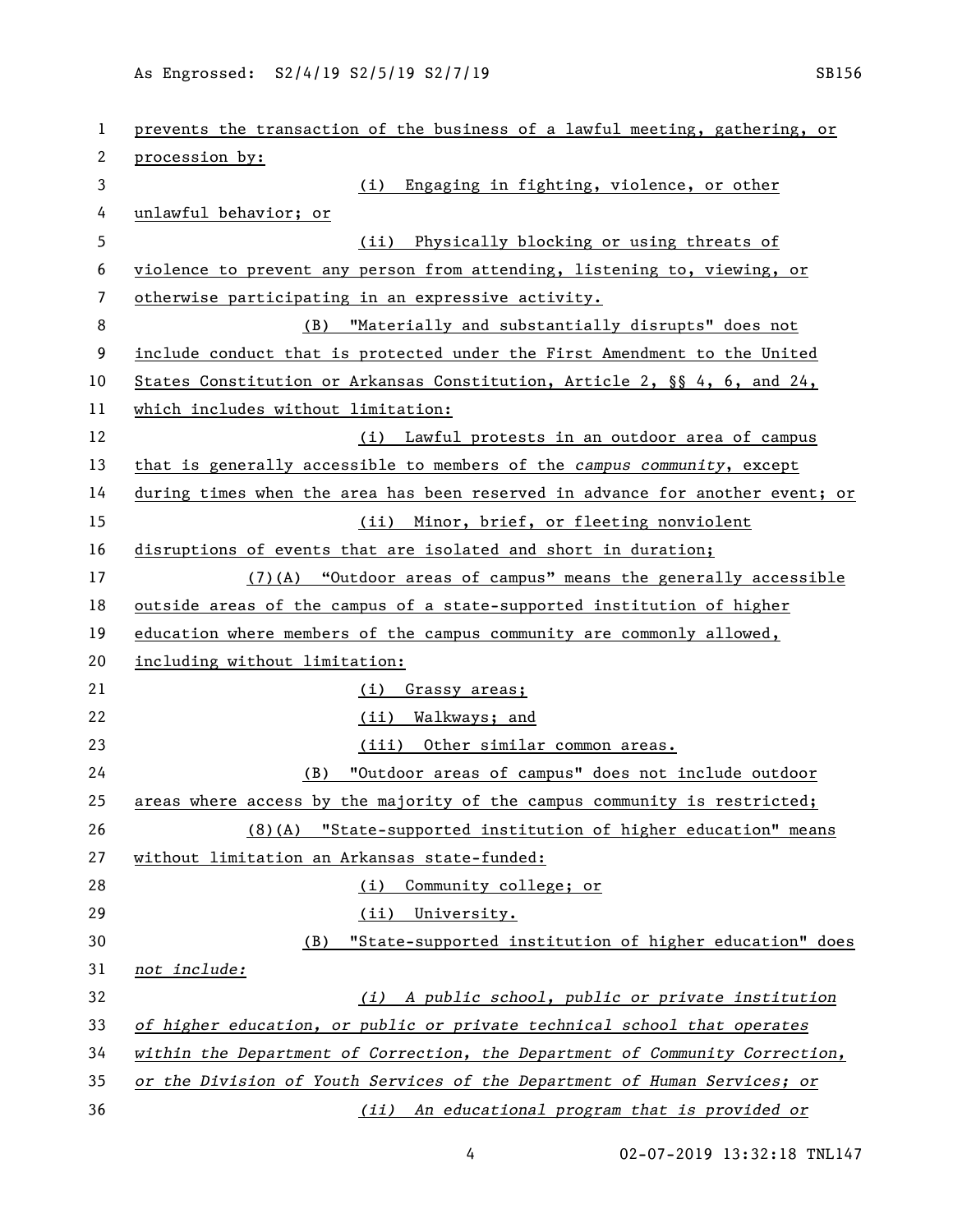| 1  | facilitated by the Department of Correction, the Department of Community      |
|----|-------------------------------------------------------------------------------|
| 2  | Correction, or the Division of Youth Services of the Department of Human      |
| 3  | Services;                                                                     |
| 4  | (9) "Student" means any person who is enrolled on a full-time or              |
| 5  | part-time basis in a state-supported institution of higher education; and     |
| 6  | "Student organization" means an officially recognized group<br>(10)           |
| 7  | at a state-supported institution of higher education or a group seeking       |
| 8  | official recognition, composed of admitted students that receive or are       |
| 9  | seeking to receive benefits through the state-supported institution of higher |
| 10 | education.                                                                    |
| 11 |                                                                               |
| 12 | 6-60-1004. Protected expressive activities.                                   |
| 13 | Expressive activities protected under this subchapter consist of speech       |
| 14 | and other conduct protected by the First Amendment to the United States       |
| 15 | Constitution, including without limitation:                                   |
| 16 | (1) Communicating through any lawful verbal, written, or                      |
| 17 | electronic means;                                                             |
| 18 | Participating in peaceful assembly;<br>(2)                                    |
| 19 | (3)<br>Protesting;                                                            |
| 20 | Making speeches, including without limitation those of guest<br>(4)           |
| 21 | speakers;                                                                     |
| 22 | (5)<br>Distributing literature;                                               |
| 23 | (6)<br>Making comments to the media;                                          |
| 24 | (7)<br>Carrying signs; and                                                    |
| 25 | (8)<br>Circulating petitions.                                                 |
| 26 |                                                                               |
| 27 | 6-60-1005. Public forums.                                                     |
| 28 | An outdoor area of campus of a state-supported institution of<br>(a)          |
| 29 | higher education shall be deemed a public forum for members of the campus     |
| 30 | community.                                                                    |
| 31 | (b) State-supported institutions of higher education:                         |
| 32 | Shall not create free speech zones or other <i>designated</i><br>(1)          |
| 33 | outdoor areas of campus outside of which expressive activities are            |
| 34 | prohibited; and                                                               |
| 35 | $(2)(A)$ May maintain and enforce reasonable time, place, and                 |
| 36 | manner restrictions for outdoor areas of campus that are narrowly tailored to |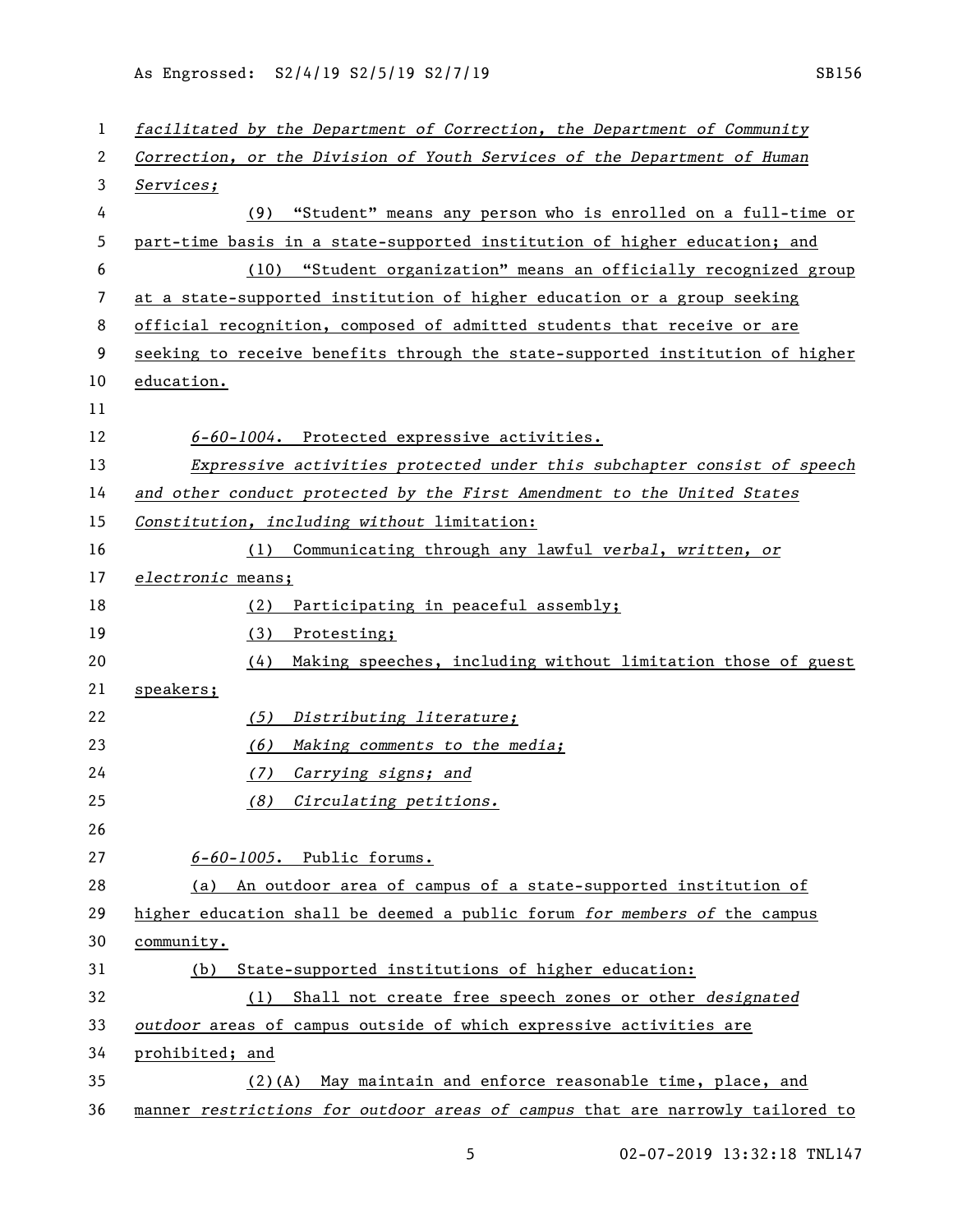| 1  | serve a significant institutional interest only when such restrictions:                |
|----|----------------------------------------------------------------------------------------|
| 2  | (i)<br>Employ clear, published, content- and viewpoint-                                |
| 3  | neutral criteria; and                                                                  |
| 4  | (ii) Provide for ample alternative means of                                            |
| 5  | expression.                                                                            |
| 6  | (B)<br>Any restrictions under subdivision $(b)(2)(A)$ of this                          |
| 7  | section shall allow for members of the campus community to spontaneously and           |
| 8  | contemporaneously assemble, speak, and distribute literature.                          |
| 9  | (c) A member of the campus community who wants to engage in                            |
| 10 | noncommercial expressive activity in an outdoor area of campus of a state-             |
| 11 | supported institution of higher education shall be permitted to do so freely           |
| 12 | as provided under subsection (b) of this section if the individual's conduct:          |
| 13 | (1) Is not unlawful; and                                                               |
| 14 | Does not materially and substantially disrupt, as defined<br>(2)                       |
| 15 | under $\oint$ 6-60-1003, the functioning of the state-supported institution of         |
| 16 | higher education.                                                                      |
| 17 | This section shall not be interpreted as:<br>(d)                                       |
| 18 | (1) Limiting the right of campus community member expression                           |
| 19 | elsewhere on campus;                                                                   |
| 20 | Preventing a state-supported institution of higher education<br>(2)                    |
| 21 | from prohibiting, limiting, or restricting expression that the First                   |
| 22 | Amendment does not implicate, including without limitation true threats and            |
| 23 | expression directed to provoke imminent lawless actions and likely to produce          |
| 24 | it, or prohibiting harassment as defined by § 6-60-1003;                               |
| 25 | Allowing an individual to engage in conduct that materially<br>(3)                     |
| 26 | and substantially disrupts, as defined under $\frac{1}{2}$ 6-60-1003, another person's |
| 27 | expressive activity if the other person's activity is occurring in an area of          |
| 28 | campus that is reserved for an activity under the exclusive use or control of          |
|    |                                                                                        |
| 29 | a particular group.                                                                    |
| 30 |                                                                                        |
| 31 | $6-60-1006$ . Freedom of association - Nondiscrimination against students              |
| 32 | and student organizations.                                                             |
| 33 | A state-supported institution of higher education shall not deny a                     |
| 34 | student organization any benefit or privilege available to any other student           |
| 35 | organization or otherwise discriminate against an organization based on the            |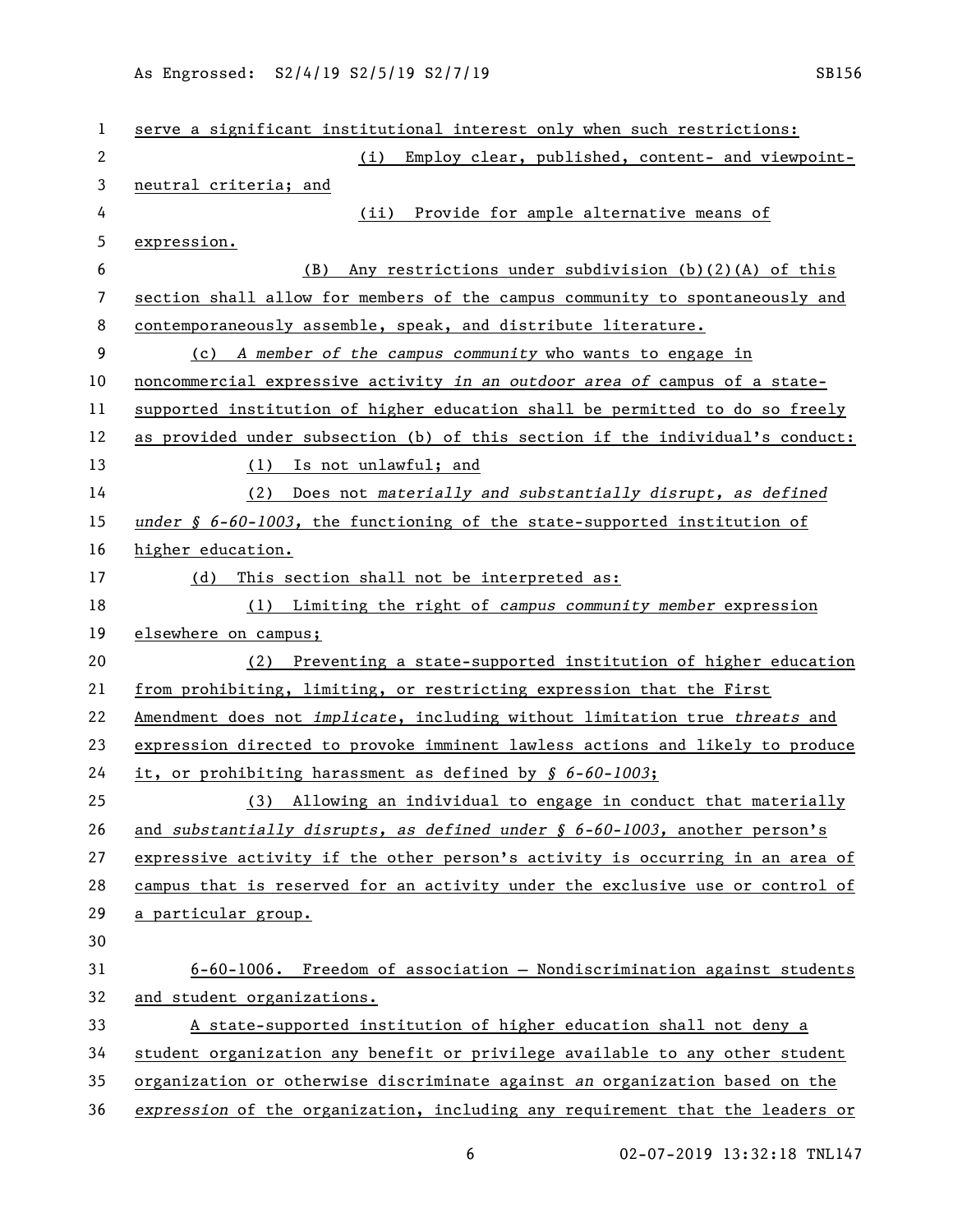| $\mathbf{1}$   | members of an organization:                                                   |
|----------------|-------------------------------------------------------------------------------|
| $\overline{c}$ | (1) Affirm and adhere to the organization's sincerely held                    |
| 3              | beliefs or statement of principles;                                           |
| 4              | Comply with the organization's standards of conduct; and<br>(2)               |
| 5              | Further the organization's mission or purpose, as defined by<br>(3)           |
| 6              | the student organization.                                                     |
| 7              |                                                                               |
| 8              | 6-60-1007. Free expression policies.                                          |
| 9              | State-supported institutions of higher education shall:                       |
| 10             | Make public in their handbooks, on their websites, and<br>(1)                 |
| 11             | through their orientation programs for students the policies, regulations,    |
| 12             | and expectations of students regarding free expression on campus consistent   |
| 13             | with this subchapter; and                                                     |
| 14             | Develop materials, programs, and procedures to ensure that<br>(2)             |
| 15             | those persons who have responsibility for discipline or education of          |
| 16             | students, such as administrators, campus police officers, residence life      |
| 17             | officials, and faculty, understand the policies, regulations, and duties of   |
| 18             | state-supported institutions of higher education regarding free expression on |
| 19             | campus consistent with this subchapter.                                       |
| 20             |                                                                               |
| 21             | 6-60-1008. Accountability to the public.                                      |
| 22             | Each state-supported institution of higher education shall submit to          |
| 23             | the Governor and Legislative Council, a report that details:                  |
| 24             | The course of action implemented to ensure compliance with<br>(1)             |
| 25             | the requirements of this subchapter by ninety (90) days after the effective   |
| 26             | date of this act; and                                                         |
| 27             | Any changes or updates to the chosen course of action within<br>(2)           |
| 28             | thirty (30) days after making the changes or updates.                         |
| 29             |                                                                               |
| 30             | $6 - 60 - 1009$ . Remedies.                                                   |
| 31             | (a) A person or student organization aggrieved by a violation of this         |
| 32             | subchapter may:                                                               |
| 33             | Bring an action against the state-supported institution of<br>(1)             |
| 34             | higher education and any other persons responsible for the violation and seek |
| 35             | appropriate relief, including without limitation:                             |
| 36             | (A) Injunctive relief;                                                        |